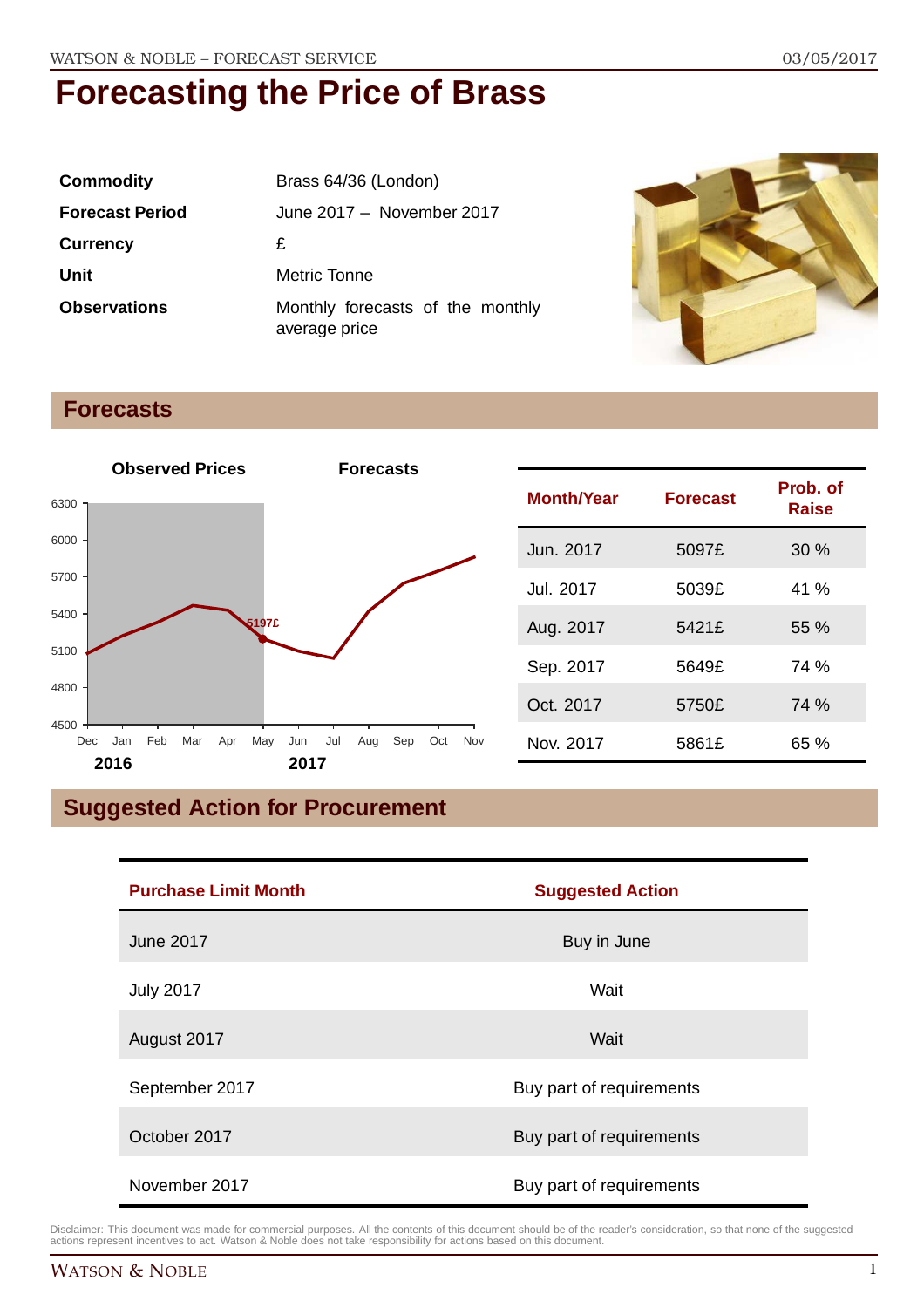### **Impact Analysis: One Month Forecast**



Our algorithm forecasts a lower price of Brass in one month: it is expectable that the price decreases 1.91% from 5197£ to 5097£ until the beginning of June.

### **Indices of Factors**



#### **Interpretation**

- Slight decrease of Supply: Positive pressure of the Supply index
- **Decrease of Demand**: Negative pressure of the Demand index
- **Negative pressure of the index of Brass**
- **Considerably negative pressure of the index of variables representing the market upstream**
- Slightly positive pressure of the index of variables representing the market downstream
- **Negative pressure of the financial index**
- **Negative pressure of other commodities and other** factors
- Focus on Germany, China, and UK

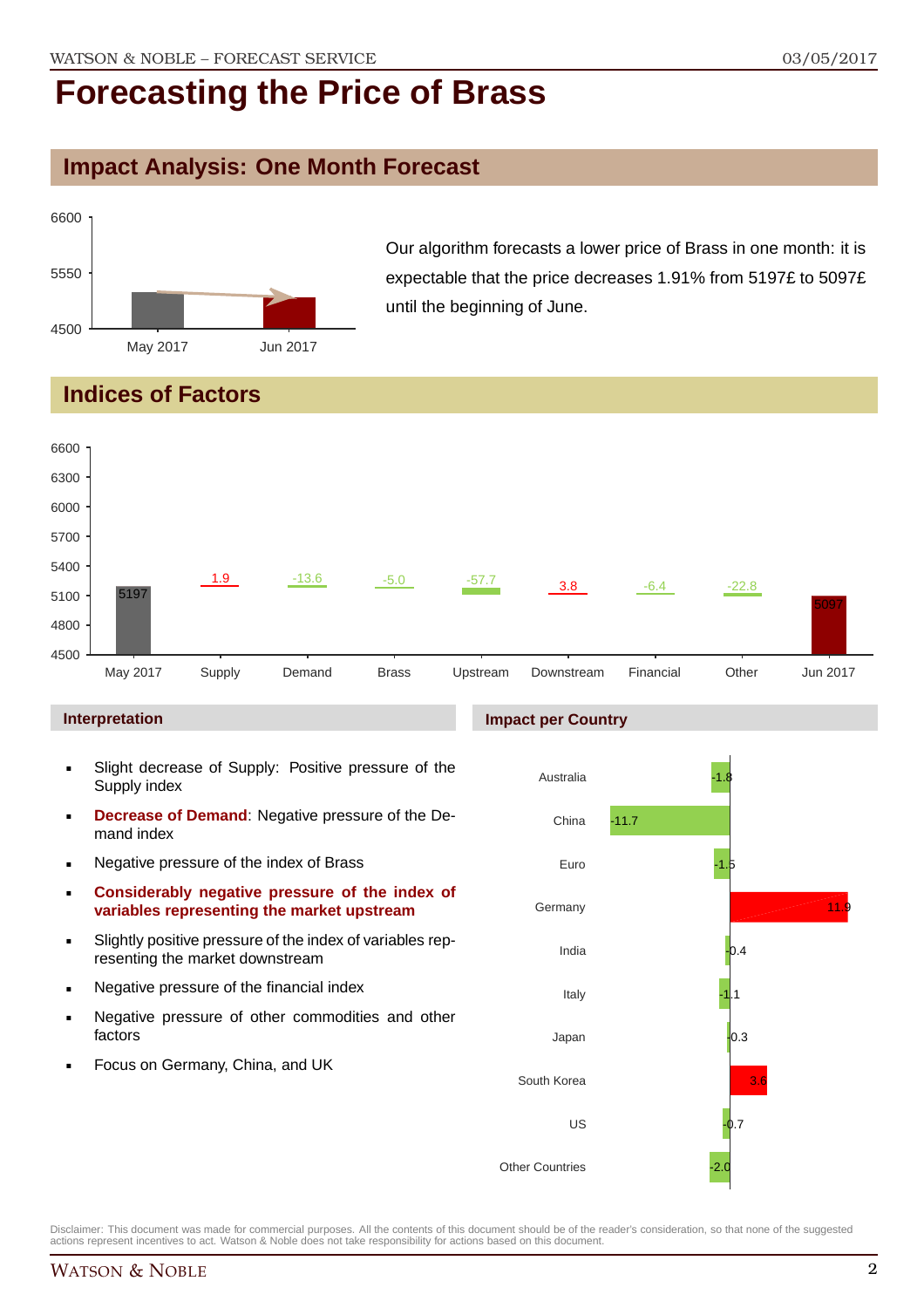### **Impact Analysis: Two Months Forecast**



Our algorithm forecasts a lower price of Brass in two months: it is expectable that the price decreases 3.04% from 5197£ to 5039£ until the beginning of July.

### **Indices of Factors**

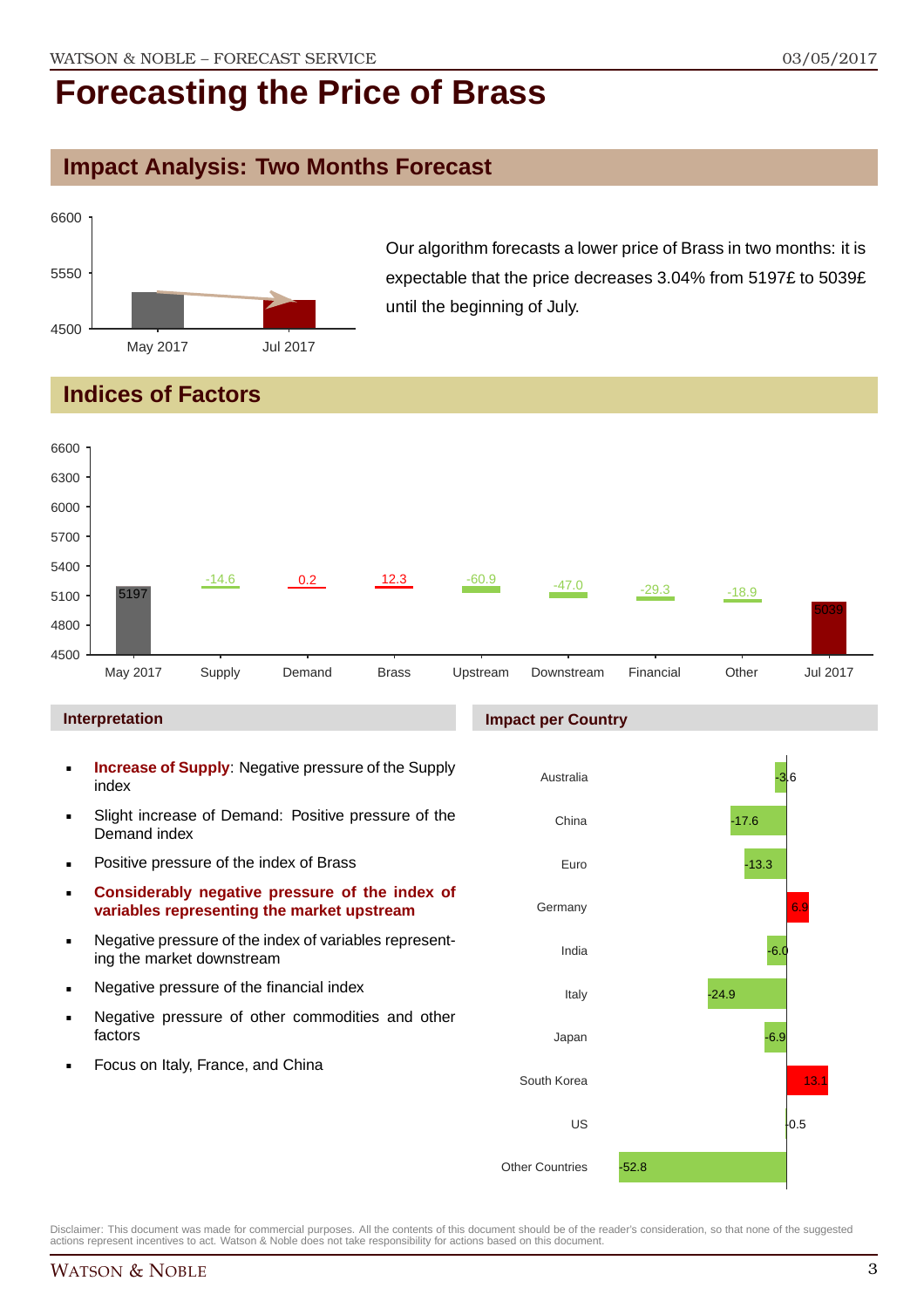### **Impact Analysis: Three Months Forecast**



Our algorithm forecasts a higher price of Brass in three months: it is expectable that the price increases 4.31% from 5197£ to 5421£ until the beginning of August.

### **Indices of Factors**



#### **Interpretation**

- **Decrease of Supply**: Positive pressure of the Supply index
- **Increase of Demand**: Positive pressure of the Demand index
- **Positive pressure of the index of Brass**
- Slightly negative pressure of the index of variables representing the market upstream
- **Considerably positive pressure of the index of variables representing the market downstream**
- **•** Positive pressure of the financial index
- **Negative pressure of other commodities and other** factors
- Focus on Canada, France, and Spain

#### **Impact per Country**

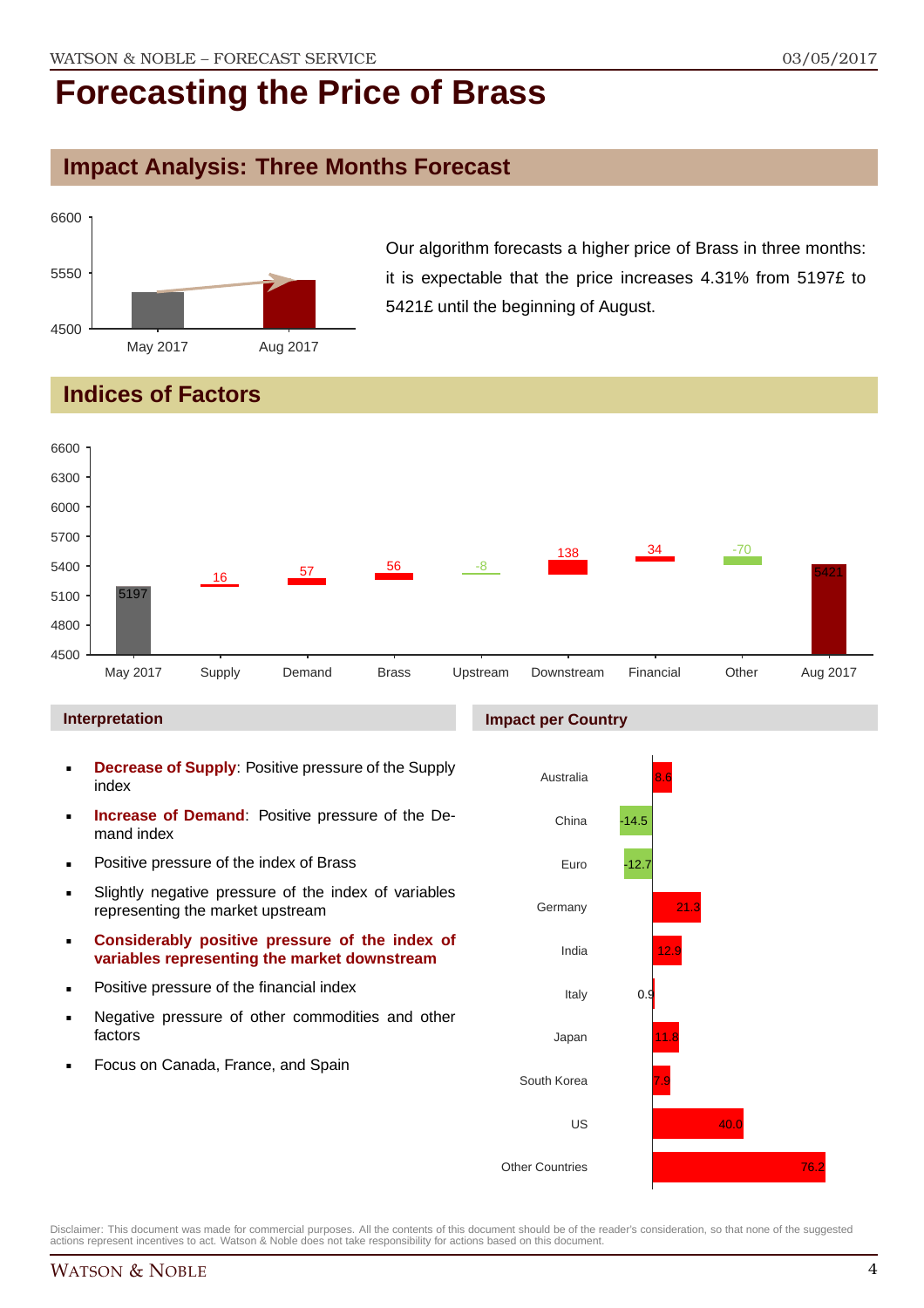### **Impact Analysis: Four Months Forecast**



Our algorithm forecasts a higher price of Brass in four months: it is expectable that the price increases 8.70% from 5197£ to 5649£ until the beginning of September.

### **Indices of Factors**



#### **Interpretation**

- **Considerable decrease of Supply**: Positive pressure of the Supply index
- **Considerable increase of Demand**: Positive pressure of the Demand index
- **Considerably positive pressure of the index of Brass**
- Negative pressure of the index of variables representing the market upstream
- **Considerably positive pressure of the index of variables representing the market downstream**
- **Considerably positive pressure of the financial index**
- Negative pressure of other commodities and other factors
- Focus on Euro, Denmark, and France

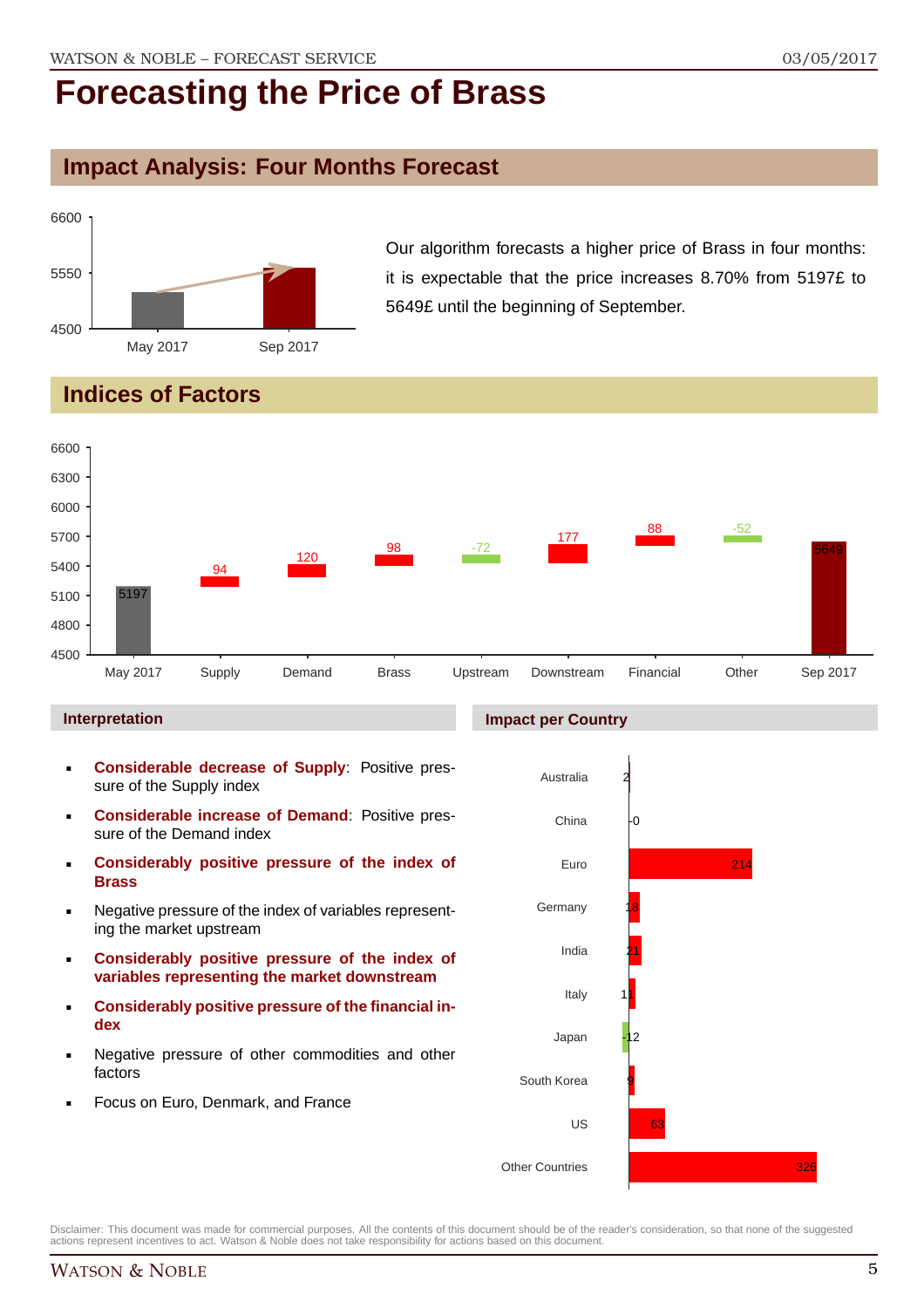### **Impact Analysis: Five Months Forecast**



Our algorithm forecasts a higher price of Brass in five months: it is expectable that the price increases 10.64% from 5197£ to 5750£ until the beginning of October.

## **Indices of Factors**



#### **Interpretation**

- **Considerable decrease of Supply**: Positive pressure of the Supply index
- **Increase of Demand**: Positive pressure of the Demand index
- **Considerably positive pressure of the index of Brass**
- Negative pressure of the index of variables representing the market upstream
- **Considerably positive pressure of the index of variables representing the market downstream**
- Positive pressure of the financial index
- Negative pressure of other commodities and other factors
- Focus on Euro, Denmark, and US

#### **Impact per Country**



Disclaimer: This document was made for commercial purposes. All the contents of this document should be of the reader's consideration, so that none of the suggested actions represent incentives to act. Watson & Noble does not take responsibility for actions based on this document.

378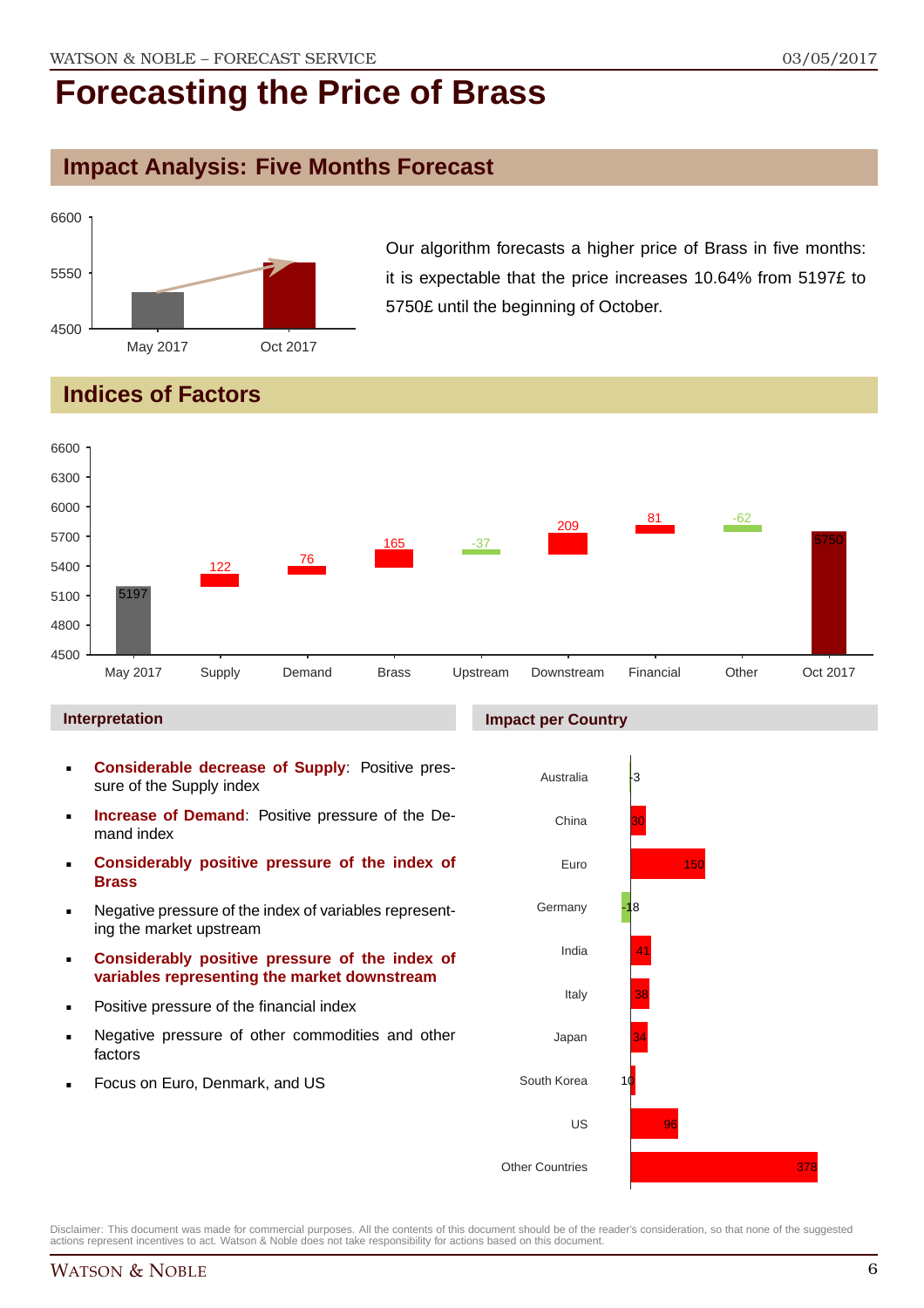### **Impact Analysis: Six Months Forecast**



Our algorithm forecasts a higher price of Brass in six months: it is expectable that the price increases 12.76% from 5197£ to 5861£ until the beginning of November.

## **Indices of Factors**



#### **Interpretation**

- **Considerable decrease of Supply**: Positive pressure of the Supply index
- **Considerable increase of Demand**: Positive pressure of the Demand index
- **Considerably positive pressure of the index of Brass**
- Slightly negative pressure of the index of variables representing the market upstream
- **Considerably positive pressure of the index of variables representing the market downstream**
- **Considerably positive pressure of the financial index**
- Negative pressure of other commodities and other factors
- Focus on Euro, France, and UK



Disclaimer: This document was made for commercial purposes. All the contents of this document should be of the reader's consideration, so that none of the suggested actions represent incentives to act. Watson & Noble does not take responsibility for actions based on this document.

#### WATSON & NOBLE 7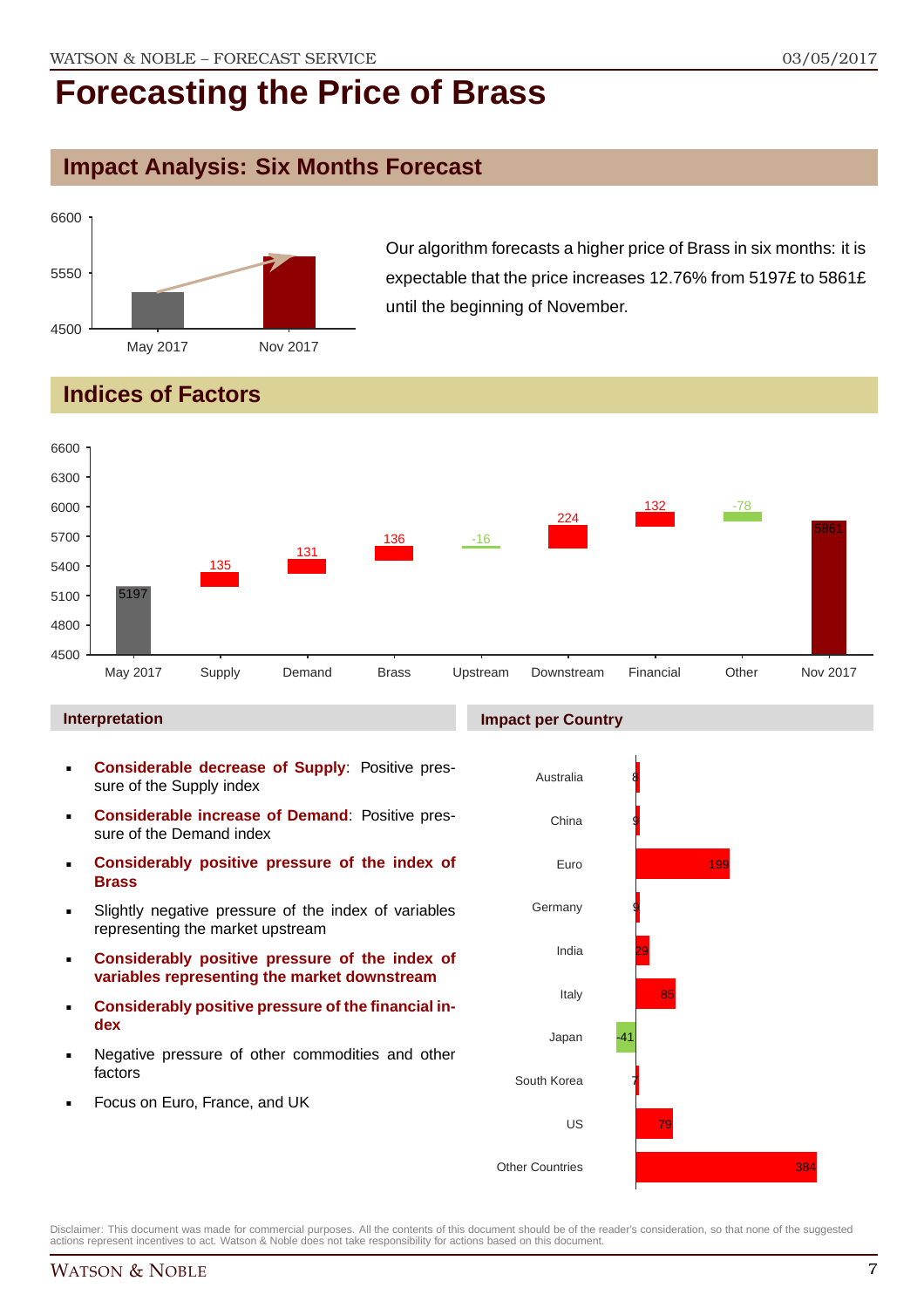## **APPENDIX – Technical Explanation of the Impact Analysis**

In this appendix, we explain the impact analysis of the factors that most contribute for our forecasts.

This Impact Analysis is conducted individually for **each time horizon**, allowing for a distinction between the indices of variables that contribute for our forecasts at short and medium run.

For each time horizon, our analysis has **two components**: first, we present the impact of variables grouped by **indices of factors**; second we present the impact of variables grouped by **indices of countries**.

### **Indices of Factors**

**Indices of factors** are indices of the weighted contributions of the variables grouped in those factors.

**Supply Index**: composed of macroeconomic variables of the producing and exporting countries. It includes variables such as production, exchange rates, inflation, monetary policy, and wages. For example, an increase in wages implies higher production costs which should (in linear, general, and ceteris paribus terms) generate an incentive to increase prices;

**Demand index**: composed of macroeconomic variables of the consuming and importing countries. It includes variables such as production, exchange rates, inflation, monetary policy, and wages. For example, a decrease in a consumer confidence index should (in linear, general, and ceteris paribus terms) increase savings and decrease demand, leading to lower prices;

**Brass Index**: composed of variables related to Brass. It includes variables such as the price of Brass in different regions of the world and exports, imports, and producer prices of Brass in some countries. For example, an increase in the price of Brass in other region may imply an increase in the price of Brass in Europe due to arbitrage movements;

**Upstream index**: composed of variables related to Copper and Zinc. It includes variables such as the price and exports, imports, and producer prices of the inputs in some countries. For example, an increase in the price of Copper should (in linear, general, and ceteris paribus terms) generate an increase in the price of Brass;